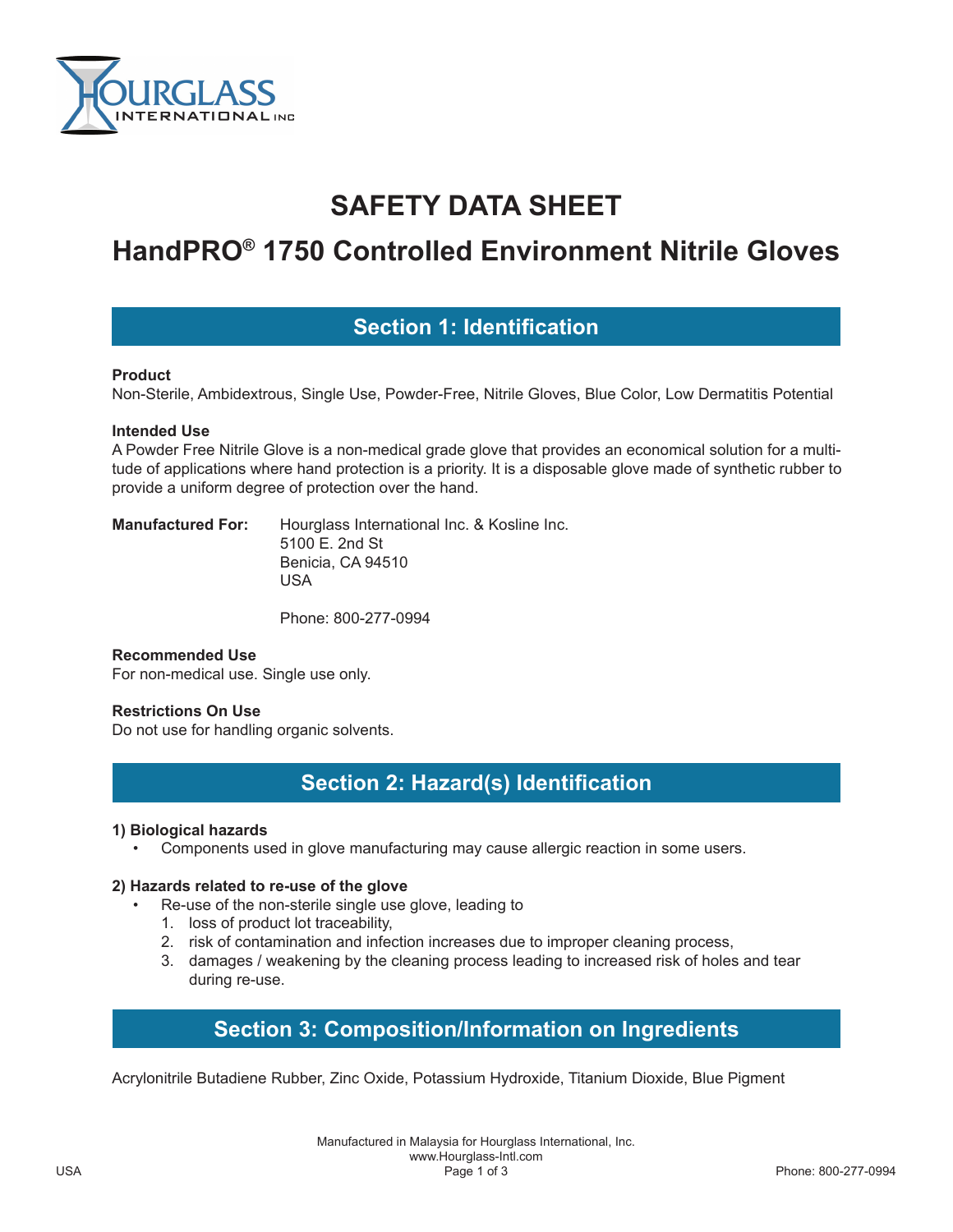# **Section 4: First-Aid Measures**

None, as glove is non-hazardous.

# **Section 5: Fire-Fighting Measures**

**Extinguishing Media** : Foam, Carbon Dioxide and Water

**Flash Point** : N/A

### **Section 6: Accidental Release Measures**

None.

### **Section 7: Handling and Storage**

- The product should be stored in a cool, dry place avoiding exposure to direct sunlight, high temperature and humidity.
- After the package is open, direct sunlight, fluorescent lighting and devices generating ozone should be avoided, and the product should be kept away from X-ray apparatus.
- Do not store these gloves with organic solvents as these solvents can degrade the glove.
- Ventilation is not necessary under normal storage condition.

## **Section 8: Exposure Controls/Personal Protection**

None.

### **Section 9: Physical and Chemical Properties**

#### **1) Feature**

 Non-Sterile, Powder-Free, Single Use, Beaded Cuff, Ambidextrous, Nitrile Gloves, Low Dermatitis Potential

#### **2) Form**

Soft solid form

**3) Color**

**Blue** 

### **Section 10: Stability and Reactivity**

Stability : Stable Condition to Avoid : None Incompatible Material : None

> Manufactured in Malaysia for Hourglass International, Inc. www.Hourglass-Intl.com<br>Page 2 of 3